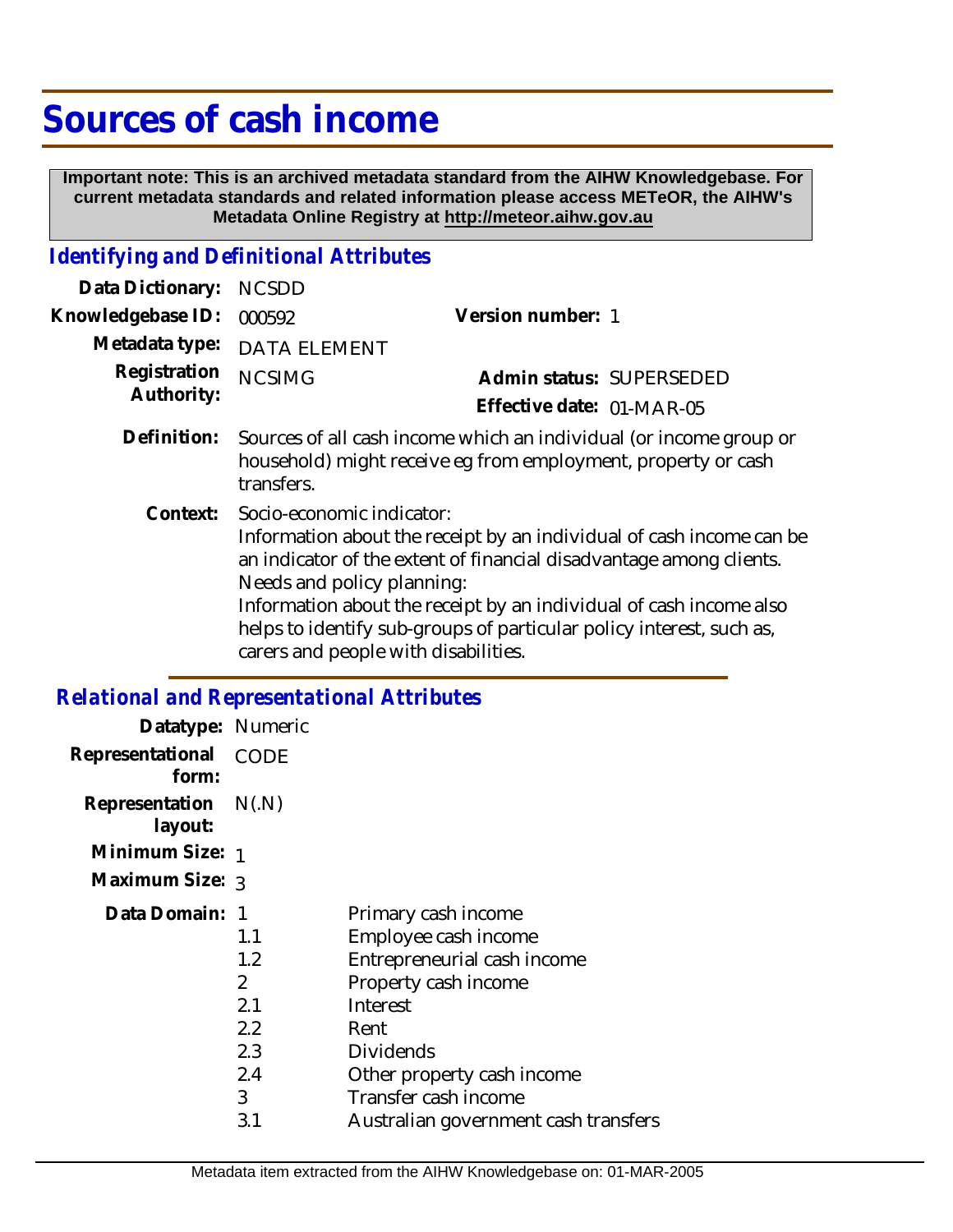- 3.2 Superannuation/ annuities
- 3.3 Current cash transfers from private organisations
- 3.4 Current cash transfers from other households
- 3.5 Transfers from overseas governments
- 3.6 Other transfer cash income
- 9 Not stated/ inadequately described

Guide For Use: A person may obtain cash income from more than one of the above sources.

> Australian Government Cash Transfers above will be classified to a 3-digit level by target group categories which, can then be further broken down. For example, payments to parents could be broken down into payments to single parents and payments to partnered parents. The latter can be broken down again between those receiving the basic amount and those on full or above basic amounts. Similarly, payments to persons of employable age not elsewhere included, can be divided between different payments like Newstart and Mature Age Allowance, or between job seekers and others.

Social security legislation provides a classification of social security payments of different types.

Currently four Commonwealth government agencies are responsible for the administration of social security payments. These are the Department of Family and Community Services, the Department of Veterans' Affairs, the Department of Education, Training and Youth Affairs, and the Aboriginal and Torres Strait Islander Commission. See Centrelink Information: A guide to payments and services for details of payments administered by Centrelink on behalf of each of these agencies. Refer to Source documents for further details.

- Collection Methods: This item can provide a fuller picture of a person's income and/or socio-economic status. It can be used in conjunction labour-force data items, but is not a replacement for them.
	- Related metadata: is used in conjunction with Principal source of income version 2 relates to the data element concept Household version 2

## *Administrative Attributes*

| Source Document: Centrelink Information: A guide to payments and services. 1999-<br>2000.                                                                      |
|----------------------------------------------------------------------------------------------------------------------------------------------------------------|
| Source Organisation: Australian Bureau of Statistics<br>Australian Institute of Health and Welfare<br>Commonwealth Department of Family and Community Services |

#### *Data Element Links Information Model Entities linked to this Data Element*